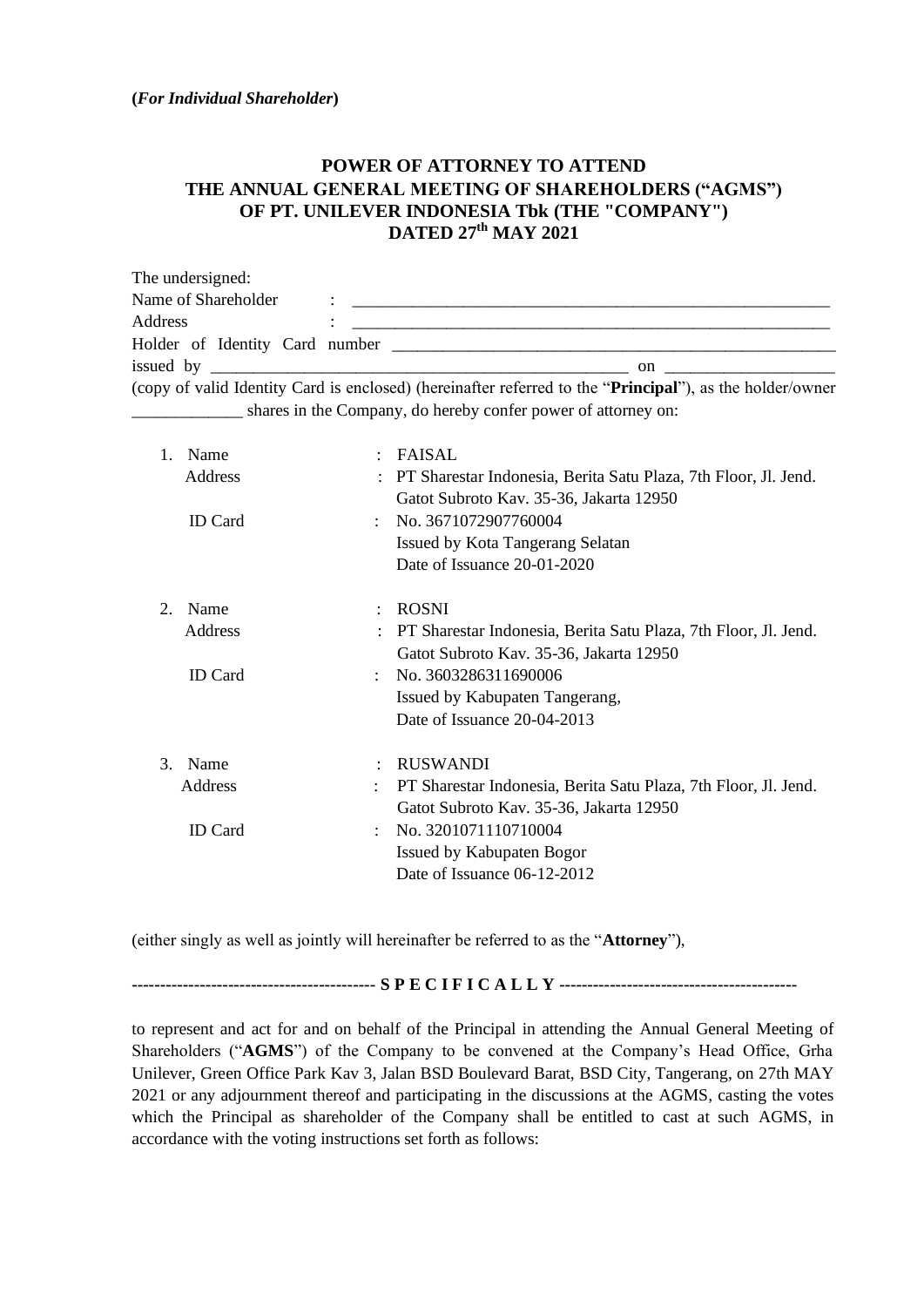|    |        | <b>AGMS AGENDA</b>                                                                                                                                                                                                                                                     | <b>VOTING INSTRUCTION</b> |                |                |  |
|----|--------|------------------------------------------------------------------------------------------------------------------------------------------------------------------------------------------------------------------------------------------------------------------------|---------------------------|----------------|----------------|--|
|    |        |                                                                                                                                                                                                                                                                        | Agree                     | <b>Against</b> | <b>Abstain</b> |  |
|    | Agenda |                                                                                                                                                                                                                                                                        |                           |                |                |  |
| 1. |        | Ratification on the Financial Statements of the<br>Company and Approval on the Annual Report of<br>the Company including the report on the<br>supervisory duties of the Board of Commissioners<br>of the Company for the accounting year ended on<br>31 December 2020. |                           |                |                |  |
| 2. |        | Determination of the appropriation of the profit of<br>the Company for the accounting year ended on 31<br>December 2020.                                                                                                                                               |                           |                |                |  |
| 3. |        | Approval of the Designation of a Public<br>Accountant and/or Public Accounting Office to<br>audit the books of the Company for the<br>accounting year ending on 31 December 2021 and<br>determination of the honorarium, and other terms<br>of their designation.      |                           |                |                |  |
| 4  | a      | Confirmation of the expiration of the term of<br>office of members of the Board of Commissioners<br>of the Company, including appointment and re-<br>appointment of members of the Board of<br>Commissioner of the Company.                                            |                           |                |                |  |
|    |        | To appoint Mrs. Alissa Wahid as new<br>a. 1<br>Independent Commissioners<br>of<br>the<br>Company                                                                                                                                                                       |                           |                |                |  |
|    |        | To appoint Mr. Fauzi Ichsan as<br>a.2<br>new<br>Independent Commissioners<br>of<br>the<br>Company                                                                                                                                                                      |                           |                |                |  |
|    |        | a.3<br>To re-appoint Mr. Hemant Bakshi as<br>President Commissioners of the Company                                                                                                                                                                                    |                           |                |                |  |
|    |        | To re-appoint Mr. Alexander Rusli as<br>a.4<br>Independent Commissioners of<br>the<br>Company                                                                                                                                                                          |                           |                |                |  |
|    |        | To re-appoint Mrs. Debora Herawati Sadrach<br>a.5<br>as Independent Commissioners of the<br>Company                                                                                                                                                                    |                           |                |                |  |
|    |        | To re-appoint Mr. Ignasius Jonan as<br>a.6<br>Independent Commissioners of<br>the<br>Company                                                                                                                                                                           |                           |                |                |  |
|    | b      | Determination of remuneration of the members of<br>the Board of Directors and the Board of<br>Commissioners of the Company<br>for<br>the<br>accounting year ended on 31 December 2021                                                                                  |                           |                |                |  |

This power of attorney has been conferred on the Attorney under the following conditions:

a. this Power of Attorney shall not be amended and/or cancelled/withdrawn without prior written notification from the principal to the Board of Directors of the Company, such notification to be received by the Board of Directors of the Company no later than 3 (three) business days prior to the date of the AGMS. Therefore the Board of Directors of the Company is entitled to assume and conclude that this power of attorney is still valid at the date of the AGMS on  $27<sup>th</sup>$  May